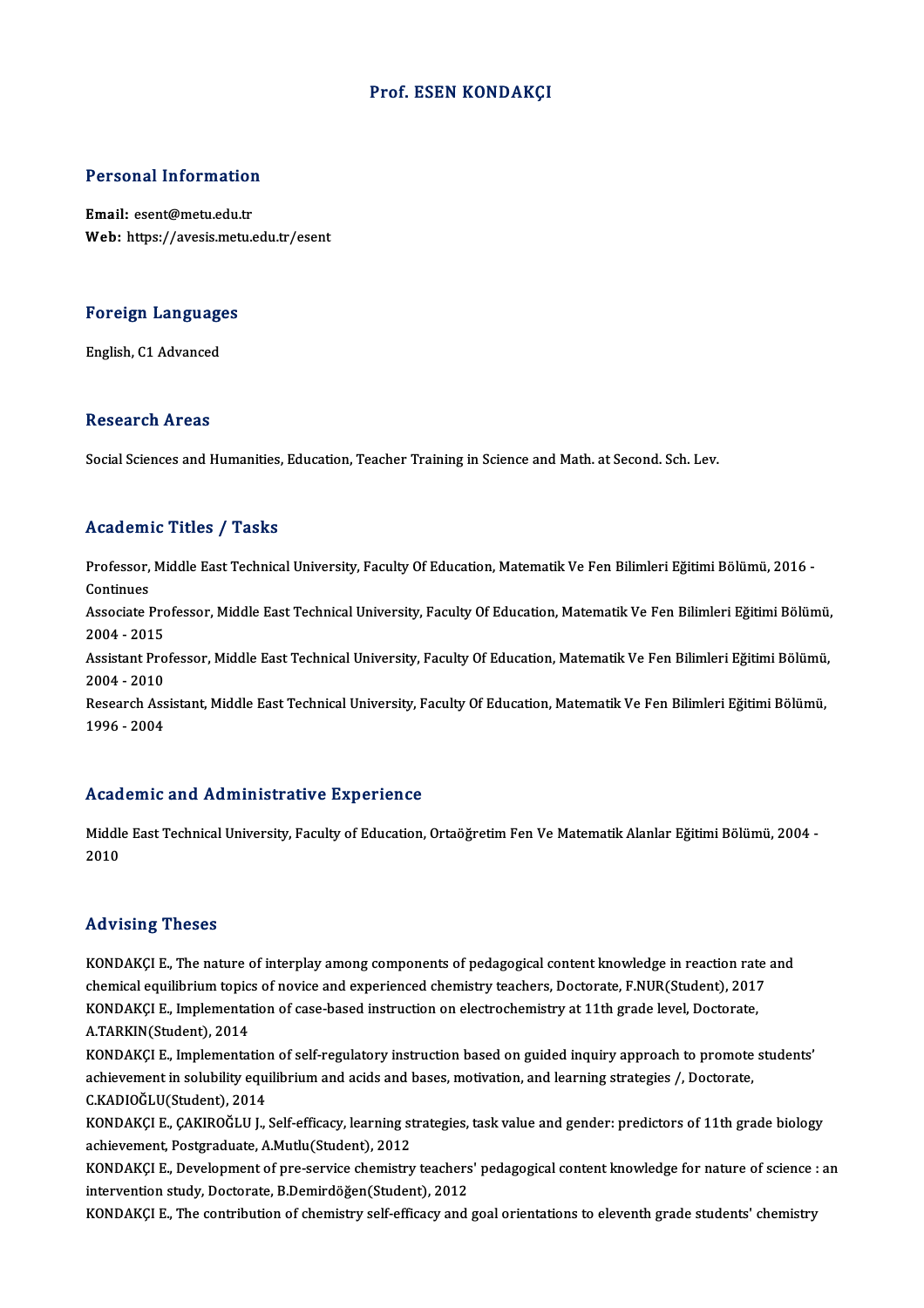achievement, Postgraduate, A.Şenay(Student), 2010

achievement, Postgraduate, A.Şenay(Student), 2010<br>KONDAKÇI E., The effect of case based learning on tenth grade students' understanding of human reproductive<br>systemend their perseived metivation, Pestsraducte, S.Sarel(Stud achievement, Postgraduate, A.Şenay(Student), 2010<br>KONDAKÇI E., The effect of case based learning on tenth grade students' und<br>systemand their perceived motivation, Postgraduate, S.Saral(Student), 2008<br>KONDAKÇI E. Implement KONDAKÇI E., The effect of case based learning on tenth grade students' understanding of human reproductive<br>systemand their perceived motivation, Postgraduate, S.Saral(Student), 2008<br>KONDAKÇI E., Implementation of conceptu

systemand their perceived motivation, Postgraduate, S.Saral(Student), 2008<br>KONDAKÇI E., Implementation of conceptual change oriented instruction using h<br>students' understanding of gases concepts, Postgraduate, İ.İpek(Stude

## students' understanding of gases concepts, Postgraduate, İ.İpek(Student), 2007<br>Articles Published in Journals That Entered SCI, SSCI and AHCI Indexes

- rticles Published in Journals That Entered SCI, SSCI and AHCI Indexes<br>I. A Qualitative Examination of Science Teachers' Emotions, Emotion Regulation Goals and Strategies<br>Umptimeli Kondaksi E. Kurbulut 7. D. Oktav Ö. Sama E NES TUBRISHED III JOUTHUIS THUI ENTERTUR USH,<br>A Qualitative Examination of Science Teachers' Em<br>Uzuntiryaki-Kondakci E., Kırbulut Z. D., Oktay Ö., Sarıcı E. Uzuntiryaki-Kondakci E., Kırbulut Z. D. , Oktay Ö., Sarıcı E.<br>RESEARCH IN SCIENCE EDUCATION, 2021 (Journal Indexed in SSCI) Uzuntiryaki-Kondakci E., Kırbulut Z. D. , Oktay Ö., Sarıcı E.<br>RESEARCH IN SCIENCE EDUCATION, 2021 (Journal Indexed in SSCI)<br>II. The role of the argumentation-based laboratory on the development of pre-service chemistry<br>tea RESEARCH IN SCIENCE EDUCATION<br>The role of the argumentation<br>teachers' argumentation skills<br>Umptimels Kondeksi E. Tuyouz M The role of the argumentation-based laboratory on the<br>teachers' argumentation skills<br>Uzuntiryaki-Kondakci E., Tuysuz M., Sarıcı E., Soysal C., Kılınç S.<br>INTERNATIONAL JOURNAL OF SCIENCE EDUCATION .val.42 .p teachers' argumentation skills<br>Uzuntiryaki-Kondakci E., Tuysuz M., Sarıcı E., Soysal C., Kılınç S.<br>INTERNATIONAL JOURNAL OF SCIENCE EDUCATION, vol.43, no.1, pp.30-55, 2021 (Journal Indexed in SSCI) III. Implementation of self-regulatory instruction to promote students' achievement and learning INTERNATIONAL JOURNAL OF SCIENCE EDUCATION, vol.<br>Implementation of self-regulatory instruction to pi<br>strategies in the high school chemistry classroom<br>Vadiasly Althulut C. Usuntinvaki Kandaksi E Implementation of self-regulatory instri<br>strategies in the high school chemistry<br>Kadioglu-Akbulut C., Uzuntiryaki-Kondakci E.<br>CHEMISTRY EDUCATION RESEARCH AND PR strategies in the high school chemistry classroom<br>Kadioglu-Akbulut C., Uzuntiryaki-Kondakci E.<br>CHEMISTRY EDUCATION RESEARCH AND PRACTICE, vol.22, no.1, pp.12-29, 2021 (Journal Indexed in SCI)<br>Emotion regulation as a modiat Kadioglu-Akbulut C., Uzuntiryaki-Kondakci E.<br>CHEMISTRY EDUCATION RESEARCH AND PRACTICE, vol.22, no.1, pp.12-29, 2021 (Journal Indexed in SCI)<br>IV. Emotion regulation as a mediator of the influence of science teacher emotion CHEMIS<br><mark>Emotio</mark><br>beliefs<br><sup>Hauntin</sub></sup> IV. Emotion regulation as a mediator of the influence of science teacher emotions on teacher efficacy<br>beliefs<br>Uzuntiryaki-Kondakci E., Kırbulut Z. D. , Sarıcı E., Oktay Ö. beliefs<br>Uzuntiryaki-Kondakci E., Kırbulut Z. D. , Sarıcı E., Oktay Ö.<br>EDUCATIONAL STUDIES, pp.1-19, 2020 (Journal Indexed in SSCI)<br>Evamining the modiating effect of sejange self efficesy on Vzuntiryaki-Kondakci E., Kırbulut Z. D. , Sarıcı E., Oktay Ö.<br>EDUCATIONAL STUDIES, pp.1-19, 2020 (Journal Indexed in SSCI)<br>V. Examining the mediating effect of science self-efficacy on the relationship between metavariable EDUCATIONAL STUDIES, pp.<br>Examining the mediating<br>and science achievement<br>Eishulut 7. D. Hauntinuali K Examining the mediating effect of<br>and science achievement<br>Kirbulut Z.D. , Uzuntiryaki-Kondakci E.<br>INTERNATIONAL JOURNAL OF SCIENCI and science achievement<br>Kirbulut Z. D. , Uzuntiryaki-Kondakci E.<br>INTERNATIONAL JOURNAL OF SCIENCE EDUCATION, vol.41, no.8, pp.995-1014, 2019 (Journal Indexed in SSCI) VI. The relationship between vicarious experience, social persuasion, physiological state, and chemistry INTERNATIONAL JOURNAL OF SCIENCE EDUCATION, vol.41, no.8, p<br>The relationship between vicarious experience, social persi<br>self-efficacy: The role of mastery experience as a mediator<br>Cana Audin V. Heuntinuali Kondaksi E. Caul The relationship between vicarious experience<br>self-efficacy: The role of mastery experience a<br>Capa-Aydin Y., Uzuntiryaki-Kondakci E., Ceylandağ R.<br>PSYCHOLOCY IN THE SCHOOLS VALEE pp.1224.1224 Capa-Aydin Y., Uzuntiryaki-Kondakci E., Ceylandağ R.<br>PSYCHOLOGY IN THE SCHOOLS, vol.55, pp.1224-1238, 2018 (Journal Indexed in SSCI) Capa-Aydin Y., Uzuntiryaki-Kondakci E., Ceylandağ R.<br>PSYCHOLOGY IN THE SCHOOLS, vol.55, pp.1224-1238, 2018 (Journal Indexed in SSCI)<br>VII. The nature of the interplay among components of pedagogical content knowledge in rea PSYCHOLOGY IN THE SCHOOLS, vol.55, pp.1224-1238, 2018 (Journal Indexed in SSCI)<br>The nature of the interplay among components of pedagogical content knowled<br>and chemical equilibrium topics of novice and experienced chemistr The nature of the interplay amend chemical equilibrium topic<br>Akin F. N. , Uzuntiryaki-Kondakci E.<br>CHEMISTRY EDUCATION RESEARC and chemical equilibrium topics of novice and experienced chemistry teachers<br>Akin F. N. , Uzuntiryaki-Kondakci E.<br>CHEMISTRY EDUCATION RESEARCH AND PRACTICE, vol.19, no.1, pp.80-105, 2018 (Journal Indexed in SCI)<br>Implementa Akin F. N. , Uzuntiryaki-Kondakci E.<br>CHEMISTRY EDUCATION RESEARCH AND PRACTICE, vol.19, no.1, pp.80-105, 2018 (Journal Index<br>VIII. Implementation of case-based instruction on electrochemistry at the 11th grade level<br>Tarkin CHEMISTRY EDUCATION RESEAR<br>Implementation of case-based<br>Tarkin A., Uzuntiryaki-Kondakci E.<br>CHEMISTRY EDUCATION RESEAR Implementation of case-based instruction on electrochemistry at the 11th grade level<br>Tarkin A., Uzuntiryaki-Kondakci E.<br>CHEMISTRY EDUCATION RESEARCH AND PRACTICE, vol.18, no.4, pp.659-681, 2017 (Journal Indexed in SCI)<br>Evp Tarkin A., Uzuntiryaki-Kondakci E.<br>CHEMISTRY EDUCATION RESEARCH AND PRACTICE, vol.18, no.4, pp.659-681, 2017 (Journal Indexed i<br>IX. Exploring the complexity of teaching: the interaction between teacher self-regulation and<br> CHEMISTRY EDUCATION RESEARCH<br>Exploring the complexity of tead<br>pedagogical content knowledge IX. Exploring the complexity of teaching: the interaction between teacher self-regulation and pedagogical content knowledge<br>Uzuntiryaki-Kondakci E., Demirdogen B., AKIN F. N. , Tarkin A., Aydin-Gunbatar S. CHEMISTRY EDUCATION RESEARCH AND PRACTICE, vol.18, no.1, pp.250-270, 2017 (Journal Indexed in SCI) X. Development of ametaconceptual awareness and regulation scale Kirbulut Z.D., Uzuntiryaki-Kondakci E., Beeth M.E. INTERNATIONAL JOURNALOF SCIENCEEDUCATION,vol.38,no.13,pp.2152-2173,2016 (Journal Indexed inSSCI) Kirbulut Z. D. , Uzuntiryaki-Kondakci E., Beeth M. E.<br>INTERNATIONAL JOURNAL OF SCIENCE EDUCATION, vol.38, no.13, pp.2152-2173, 2016 (Journal Indexed in S<br>XI. Development and Nature of Preservice Chemistry Teachers' Ped INTERNATIONAL JOU<br>Development and<br>Nature of Science<br>Demindesen B. Hani Development and Nature of Preservice Chemistry Teachers'<br>Nature of Science<br>Demirdogen B., Hanuscin D. L. , Uzuntiryaki-Kondakci E., Koseoglu F.<br>RESEARCH IN SCIENCE EDUCATION vol.46 no.4 np 575-613-2016 ( Nature of Science<br>Demirdogen B., Hanuscin D. L. , Uzuntiryaki-Kondakci E., Koseoglu F.<br>RESEARCH IN SCIENCE EDUCATION, vol.46, no.4, pp.575-612, 2016 (Journal Indexed in SSCI)
- XII. THE DEVELOPMENT OF THE META-AFFECTIVE TRAIT SCALE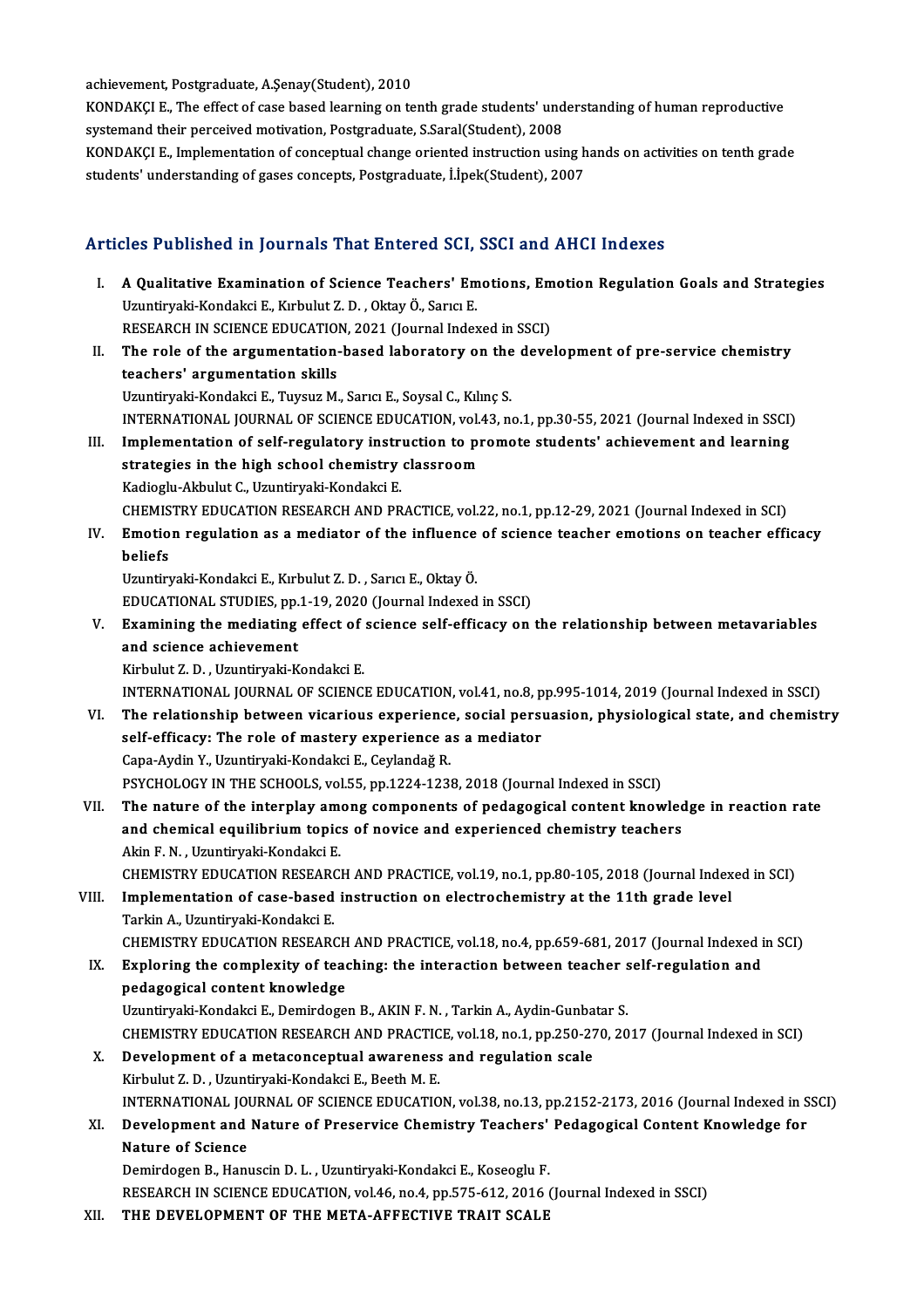Uzuntiryaki-KondakciE.,KirbulutZ.D. Uzuntiryaki-Kondakci E., Kirbulut Z. D.<br>PSYCHOLOGY IN THE SCHOOLS, vol.53, no.4, pp.359-374, 2016 (Journal Indexed in SSCI)<br>Closing the gan between beliefs and presties: Change of nue service shemistry. XIII. Closing the gap between beliefs and practice: Change of pre-service chemistry teachers' orientations during a PCK-based NOS course PSYCHOLOGY IN THE SCHOOLS, vol.5<br>Closing the gap between beliefs<br>during a PCK-based NOS course Demirdogen B., Uzuntiryaki-Kondakci E. CHEMISTRYEDUCATIONRESEARCHANDPRACTICE,vol.17,no.4,pp.818-841,2016 (Journal Indexed inSCI) Demirdogen B., Uzuntiryaki-Kondakci E.<br>CHEMISTRY EDUCATION RESEARCH AND PRACTICE, vol.17, no.4, pp.818-841, 2016 (Journal Indexed in SCI)<br>XIV. The nature and development of interaction among components of pedagogical c CHEMISTRY<br>The nature<br>practicum<br>Audu S. Dex practicum<br>Aydın S., Demirdogen B., AKIN F. N. , Uzuntiryaki-Kondakci E., Tarkin A. TEACHING AND TEACHER EDUCATION, vol.46, pp.37-50, 2015 (Journal Indexed in SSCI) Aydın S., Demirdogen B., AKIN F. N. , Uzuntiryaki-Kondakci E., Tarkin A.<br>TEACHING AND TEACHER EDUCATION, vol.46, pp.37-50, 2015 (Journal Indexed in SSCI)<br>XV. Predicting Chemistry Achievement through Task Value, Goal Or Structural Model<br>KONDAKÇI E., Şenay A. Predicting Chemistry<br>Structural Model<br>KONDAKÇI E., Şenay A.<br>CPOATIAN IQUPNAL Q Structural Model<br>KONDAKÇI E., Şenay A.<br>CROATIAN JOURNAL OF EDUCATION-HRVATSKI CASOPIS ZA ODGOJ I OBRAZOVANJE, vol.17, no.3, pp.725-753,<br>2015 (Journal Indoved in SSC) KONDAKÇI E., Şenay A.<br>CROATIAN JOURNAL OF EDUCA<br>2015 (Journal Indexed in SSCI)<br>Prodisting Critical Thinking CROATIAN JOURNAL OF EDUCATION-HRVATSKI CASOPIS ZA ODGOJ I OBRAZOVANJE, vol.17, no.3, pp.725-753,<br>2015 (Journal Indexed in SSCI)<br>XVI. Predicting Critical Thinking Skills of University Students through Metacognitive Self-Reg 2015 (Journal Indexed in SSCI)<br>Predicting Critical Thinking<br>and Chemistry Self-Efficacy<br>KONDAKCLE CARA AYDIN V Predicting Critical Thinkin<br>and Chemistry Self-Efficac<br>KONDAKÇI E., ÇAPA AYDIN Y.<br>KURAM VE UYÇULAMADA EC and Chemistry Self-Efficacy<br>KONDAKÇI E., ÇAPA AYDIN Y.<br>KURAM VE UYGULAMADA EGITIM BILIMLERI, vol.13, no.1, pp.666-670, 2013 (Journal Indexed in SSCI) KONDAKÇI E., ÇAPA AYDIN Y.<br>KURAM VE UYGULAMADA EGITIM BILIMLERI, vol.13, no.1, pp.666-670, 2013 (Journal Indexed in SSC.<br>XVII. Providing a Set of Research-Based Practices to Support Preservice Teachers' Long-Term KURAM VE UYGULAMADA EGITIM BILIMLERI, vol.13, no.1, pp.666-6<br>Providing a Set of Research-Based Practices to Support Pre<br>Professional Development as Learners of Science Teaching<br>Avdu S. Demirdegen B. Tarkin A. Kutucu S. EKİ Providing a Set of Research-Based Practices to Support Preservice Teachers' Lo<br>Professional Development as Learners of Science Teaching<br>Aydın S., Demirdogen B., Tarkin A., Kutucu S., EKİZ B., Akin F. N. , TÜYSÜZ M., Uzunti Professional Development as Learners of Science Teaching<br>Aydın S., Demirdogen B., Tarkin A., Kutucu S., EKİZ B., Akin F. N. , TÜYSÜZ M., Uzı<br>SCIENCE EDUCATION, vol.97, no.6, pp.903-935, 2013 (Journal Indexed in SSCI)<br>Pre-s Aydın S., Demirdogen B., Tarkin A., Kutucu S., EKİZ B., Akin F. N. , TÜYSÜZ M., Uzuntiryaki E.<br>SCIENCE EDUCATION, vol.97, no.6, pp.903-935, 2013 (Journal Indexed in SSCI)<br>XVIII. Pre-service chemistry teachers' pedagogical SCIENCE EDUCATION, vol.97<br>Pre-service chemistry tea<br>particle nature of matter<br>PEKTAS O. Flig B. Tuyouz M Pre-service chemistry teachers' pedagogical content knowledge of the<br>particle nature of matter<br>BEKTAŞ O., Ekiz B., Tuysuz M., Kutucu E. S. , Tarkin A., Uzuntiryaki-Kondakci E.<br>CHEMISTRY EDUCATION RESEARCH AND BRACTICE vol. particle nature of matter<br>BEKTAŞ O., Ekiz B., Tuysuz M., Kutucu E. S. , Tarkin A., Uzuntiryaki-Kondakci E.<br>CHEMISTRY EDUCATION RESEARCH AND PRACTICE, vol.14, no.2, pp.201-213, 2013 (Journal Indexed in SCI) BEKTAŞ O., Ekiz B., Tuysuz M., Kutucu E. S. , Tarkin A., Uzuntiryaki-Kondakci E.<br>CHEMISTRY EDUCATION RESEARCH AND PRACTICE, vol.14, no.2, pp.201-213, 2013 (Journal l<br>XIX. Özdüzenleyici öğrenme stratejileri ölçeğinin ÖÖSÖ g KADIOĞLUC.,UZUNTİRYAKİE.,ÇAPAAYDINY. Özdüzenleyici öğrenme stratejileri ölçeğinin ÖÖSÖ geliştirilmesi ve geçerlik an<br>KADIOĞLU C., UZUNTİRYAKİ E., ÇAPA AYDIN Y.<br>Egitim Ve Bilim-Education And Science, vol.36, pp.11-23, 2011 (Journal Indexed in SSCI)<br>Internley o XX. Interplay of motivational and cognitive strategies in predicting self-efficacy and anxiety Aydin Y. C., Uzuntiryaki E., Demirdogen B. Egitim Ve Bilim-Education And Science, vol.36, pp.11-23, 2011 (Journal Indexed in SSCI) Interplay of motivational and cognitive strategies in predicting self-efficac<br>Aydin Y. C. , Uzuntiryaki E., Demirdogen B.<br>EDUCATIONAL PSYCHOLOGY, vol.31, no.1, pp.55-66, 2011 (Journal Indexed in SSCI)<br>De Pre servise Chemis

## Aydin Y. C. , Uzuntiryaki E., Demirdogen B.<br>EDUCATIONAL PSYCHOLOGY, vol.31, no.1, pp.55-66, 2011 (Journal Indexed in SSCI)<br>XXI. Do Pre-service Chemistry Teachers Reflect their Beliefs about Constructivism in their Teaching EDUCATION<br>Do Pre-ser<br>Practices?<br>Umntimoli Do Pre-service Chemistry Teachers Re<br>Practices?<br>Uzuntiryaki E., BOZ Y., Kirbulut D., Bektas O.<br>BESEARCH IN SCIENCE EDUCATION .vel 40. Practices?<br>Uzuntiryaki E., BOZ Y., Kirbulut D., Bektas O.<br>RESEARCH IN SCIENCE EDUCATION, vol.40, no.3, pp.403-424, 2010 (Journal Indexed in SSCI)

Uzuntiryaki E., BOZ Y., Kirbulut D., Bektas O.<br>RESEARCH IN SCIENCE EDUCATION, vol.40, no.3, pp.403-424, 2010 (Journal Indexed in SSCI)<br>XXII. Development and Psychometric Evaluation of the High School Chemistry Self-Efficac RESEARCH IN SCIENCE EDUCATI<br>Development and Psychomet<br>ÇAPA AYDIN Y., UZUNTIRYAKI E.<br>EDUCATIONAL AND PSYCHOLOC Development and Psychometric Evaluation of the High School Chemistry Self-Efficacy Scale<br>ÇAPA AYDIN Y., UZUNTIRYAKI E.<br>EDUCATIONAL AND PSYCHOLOGICAL MEASUREMENT, vol.69, no.5, pp.868-880, 2009 (Journal Indexed in SCI)<br>Dave

- CAPA AYDIN Y., UZUNTIRYAKI E.<br>EDUCATIONAL AND PSYCHOLOGICAL MEASUREMENT, vol.69, no.5, pp.868-880, 2009 (Journ<br>XXIII. Development and Validation of Chemistry Self-Efficacy Scale for College Students EDUCATIONAL AND PSYCHOLOG<br>Development and Validation<br>UZUNTIRYAKI E., ÇAPA AYDIN Y.<br>PESEARCH IN SCIENCE EDUCATI Development and Validation of Chemistry Self-Efficacy Scale for College Students<br>UZUNTIRYAKI E., ÇAPA AYDIN Y.<br>RESEARCH IN SCIENCE EDUCATION, vol.39, no.4, pp.539-551, 2009 (Journal Indexed in SSCI)<br>Teacher self requlation RESEARCH IN SCIENCE EDUCATION, vol.39, no.4, pp.539-551, 2009 (Journal Indexed in SSCI)
- UZUNTIRYAKI E., ÇAPA AYDIN Y.<br>RESEARCH IN SCIENCE EDUCATION, vol.39, no.4, pp.539-551, 2009 (Journ<br>XXIV. Teacher self-regulation: examining a multidimensional construct<br>Capa-Aydin Y., SUNGUR S., Uzuntiryaki E.

EDUCATIONAL PSYCHOLOGY, vol.29, no.3, pp.345-356, 2009 (Journal Indexed in SSCI)

- Capa-Aydin Y., SUNGUR S., Uzuntiryaki E.<br>EDUCATIONAL PSYCHOLOGY, vol.29, no.3, pp.345-356, 2009 (Journal Indexed in SSGNAVIONAL PSYCHOLOGY, vol.29, no.3, pp.345-356, 2009 (Journal Indexed in SSGNAVIONAL PSYCHOLOGY, vol.29, EDUCATIONAL PSYCI<br>Turkish prospectiv<br>Boz Y., Uzuntiryaki E.<br>INTERNATIONAL IOU Boz Y., Uzuntiryaki E.<br>INTERNATIONAL JOURNAL OF SCIENCE EDUCATION, vol.28, no.14, pp.1647-1667, 2006 (Journal Indexed in SSCI)
- Boz Y., Uzuntiryaki E.<br>INTERNATIONAL JOURNAL OF SCIENCE EDUCATION, vol.28, no.14, pp.1647-1667, 2006 (Journal Indexed in<br>XXVI. Effect of conceptual change approach accompanied with concept mapping on understanding of INTERNATIONAL JC<br>Effect of concepti<br>solution concepts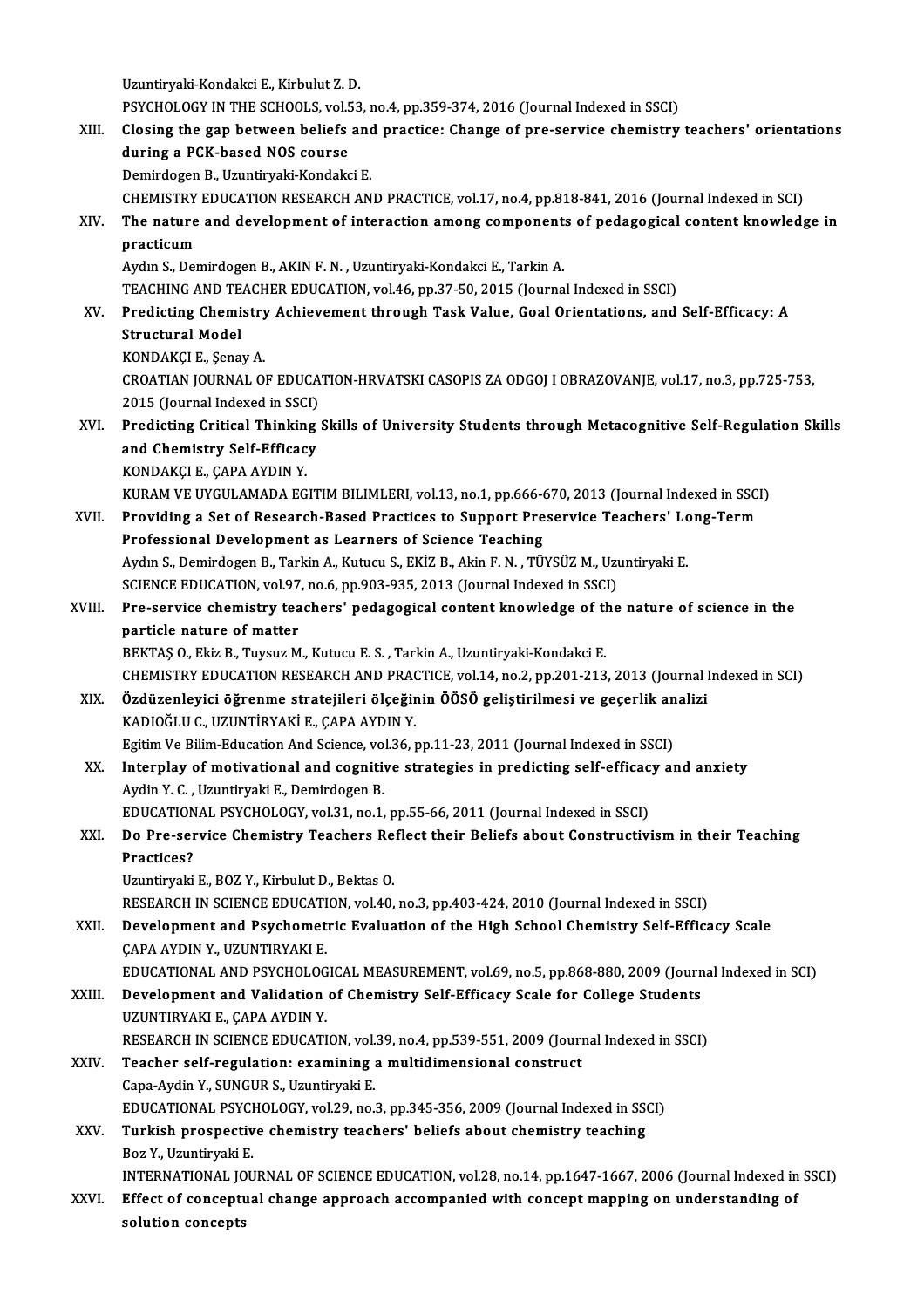UzuntiryakiE.,GebanÖ. INSTRUCTIONAL SCIENCE, vol.33, pp.311-339, 2005 (Journal Indexed in SSCI)

# Articles Published in Other Journals

| <b>Articles Published in Other Journals</b> |                                                                                                                                                                                                           |
|---------------------------------------------|-----------------------------------------------------------------------------------------------------------------------------------------------------------------------------------------------------------|
| L.                                          | 3 x 2 Hedef Yönelimi Ölçeği'nin Türkçe'ye Uyarlanması<br>AKBULUT C., KONDAKÇI E.                                                                                                                          |
|                                             | Bartın Üniversitesi Eğitim Fakültesi Dergisi, vol.8, no.3, pp.839-866, 2019 (Other Refereed National Journals)                                                                                            |
| П.                                          | Öğretmen adaylarının fen öğretimi özyeterliklerinin üstbilişsel öğrenme yönelimleri ve üstbilişsel                                                                                                        |
|                                             | özdüzenleme ile yordanması                                                                                                                                                                                |
|                                             | KIRBULUT Z.D., KONDAKÇI E.                                                                                                                                                                                |
| III.                                        | İlköğretim Online, vol.16, pp.1316-1328, 2017 (Other Refereed National Journals)                                                                                                                          |
|                                             | Relationship between learning strategies and goal orientations: A multilevel analysis Öğrenme                                                                                                             |
|                                             | stratejileri ve hedef yönelimleri arasındaki ılişki: çok düzeyli veri analizi                                                                                                                             |
|                                             | Kadioglu C., Uzuntiryaki Kondakci E.<br>Egitim Arastirmalari - Eurasian Journal of Educational Research, no.56, 2014 (Journal Indexed in ESCI)                                                            |
| IV.                                         | Özyeterlik kaynakları ölçeği nin Türkçe ye uyarlanması                                                                                                                                                    |
|                                             | ÇAPA AYDIN Y., KONDAKÇI E., TEMLİ DURMUŞ Y., TARKIN A.                                                                                                                                                    |
|                                             | Ilkogretim Online, vol.12, pp.749-758, 2013 (Other Refereed National Journals)                                                                                                                            |
| V.                                          | Investigation of pre service teachers self efficacy beliefs and attitudes toward teaching profession                                                                                                      |
|                                             | through canonical analysis                                                                                                                                                                                |
|                                             | TARKIN A., UZUNTİRYAKİ E.                                                                                                                                                                                 |
|                                             | Elementary Education Online, vol.11, pp.332-341, 2012 (Other Refereed National Journals)                                                                                                                  |
| VI.                                         | Exploring the sources of Turkish pre-service chemistry teachers' chemistry self-efficacy beliefs                                                                                                          |
|                                             | Uzuntiryaki E                                                                                                                                                                                             |
|                                             | Australian Journal of Teacher Education, vol.33, no.6, pp.12-28, 2008 (Journal Indexed in ESCI)                                                                                                           |
| VII.                                        | Turkish Pre Service Teachers Beliefs About the Importance of Teaching Chemistry                                                                                                                           |
|                                             | UZUNTIRYAKI E., BOZ Y.                                                                                                                                                                                    |
|                                             | AUSTRALIAN JOURNAL OF TEACHER EDUCATION, vol.32, 2007 (Refereed Journals of Other Institutions)                                                                                                           |
| VIII.                                       | Learning styles and high school students chemistry achievement                                                                                                                                            |
|                                             | UZUNTİRYAKİ E.                                                                                                                                                                                            |
|                                             | Science Education International, vol.18, pp.25-37, 2007 (Refereed Journals of Other Institutions)                                                                                                         |
| IX.                                         | Pre service teachers views about use of textbooks                                                                                                                                                         |
|                                             | UZUNTIRYAKI E , BOZ Y                                                                                                                                                                                     |
|                                             | Hacettepe Üniversitesi Eğitim Fakültesi Dergisi, vol.31, pp.212-220, 2006 (Other Refereed National Journals)                                                                                              |
| X.                                          | Chemistry laboratory anxiety scale                                                                                                                                                                        |
|                                             | AZİZOĞLU N., UZUNTİRYAKİ E.                                                                                                                                                                               |
|                                             | Hacettepe Üniversitesi Eğitim Fakültesi Dergisi, vol.30, pp.55-62, 2006 (Other Refereed National Journals)                                                                                                |
| XI.                                         | Effectiveness of instruction based on constructivist approach on students understanding of chemical                                                                                                       |
|                                             | bonding concepts                                                                                                                                                                                          |
|                                             | Uzuntiryaki E, Geban Ö.                                                                                                                                                                                   |
| XII.                                        | Science Education International, vol.15, pp.185-200, 2004 (Refereed Journals of Other Institutions)<br>The relationship between gender differences and learning style preferences of pre service teachers |
|                                             | Uzuntiryaki E., Bilgin İ., Geban Ö.                                                                                                                                                                       |
|                                             | Hacettepe Üniversitesi Eğitim Fakültesi Dergisi, vol.26, pp.182-187, 2004 (Other Refereed National Journals)                                                                                              |
| XIII.                                       | Students misconceptions on the concept of chemical equilibrium                                                                                                                                            |
|                                             | Bilgin İ., Uzuntiryaki E., Geban Ö.                                                                                                                                                                       |
|                                             | Eğitim ve Bilim, vol.28, pp.10-17, 2003 (Other Refereed National Journals)                                                                                                                                |
| XIV.                                        | Freshman students misconceptions in chemical equilibrium                                                                                                                                                  |
|                                             | Özdemir A., Geban Ö., Uzuntiryaki E.                                                                                                                                                                      |
|                                             |                                                                                                                                                                                                           |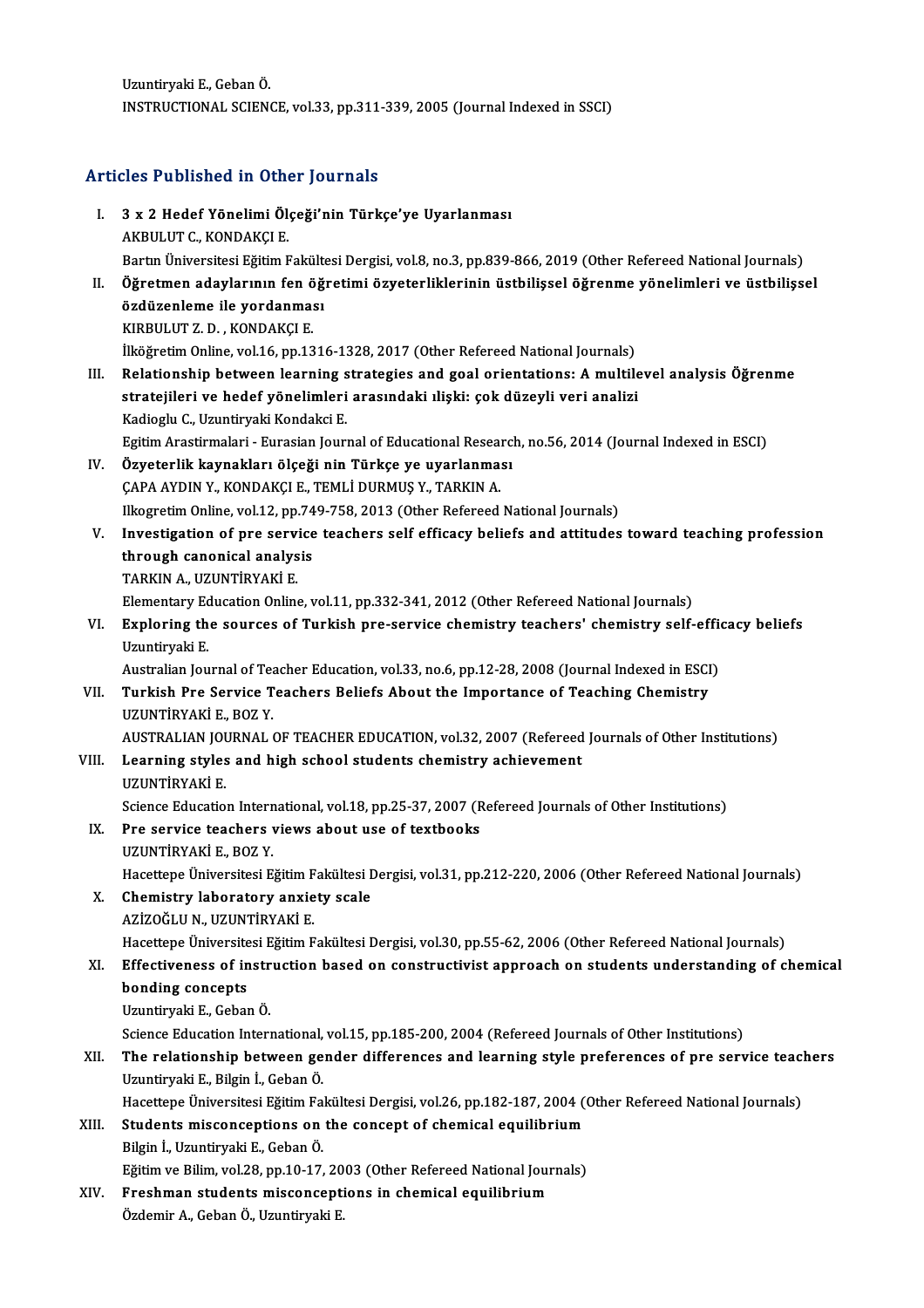Hacettepe Üniversitesi Eğitim Fakültesi Dergisi, vol.18, pp.79-84, 2000 (Other Refereed National Journals)

### Books&Book Chapters

I. Öğretmen Özdüzenlemesi

ÇAPAAYDINY.,KONDAKÇIE. **Öğretmen Özdüzenlemesi**<br>ÇAPA AYDIN Y., KONDAKÇI E.<br>in: Özdüzenleme: Öğrenmeden Öğretime Özdüzenleme Davranışlarının Gelişimi, Stratejiler ve Öneriler, Sakız, Gönül, ÇAPA AYDIN Y., KONDAKÇI E.<br>in: Özdüzenleme: Öğrenmeden Öğretime<br>Editor, Nobel, Ankara, pp.217-228, 2020<br>Öğretmen özdüzenlemesi in: Özdüzenleme: Öğrenmede<br>Editor, Nobel, Ankara, pp.217<br>II. Öğretmen özdüzenlemesi

Editor, Nobel, Ankara, pp.217-228, 2020<br>II. Öğretmen özdüzenlemesi<br>Capa Aydın Y., Kondakçı E. Öğretmen özdüzenlemesi<br>Çapa Aydın Y., Kondakçı E.<br>in: Özdüzenleme: Öğrenmeden öğretime özdüzenleme davranışlarının gelişimi, stratejiler ve öneriler, Sakız G.,<br>Editor, Nobel Yayınavi, Ankana, np.218.220.2014. Çapa Aydın Y., Kondakçı E.<br>in: Özdüzenleme: Öğrenmeden öğretime özdüzenle<br>Editor, Nobel Yayınevi, Ankara, pp.218-230, 2014

## Editor, Nobel Yayınevi, Ankara, pp.218-230, 2014<br>Refereed Congress / Symposium Publications in Proceedings

- efereed Congress / Symposium Publications in Proceedings<br>I. Pre-service teacher self-efficacy in the context of practicum of teaching<br>Kondeky E. Cana Audu Y. Kubulut Z. D. Beran A. Pre-service teacher self-efficacy in the conte:<br>Kondakçı E., Çapa Aydın Y., Kırbulut Z. D., Boran A.<br>European Accociation for Besearch on Learning an European Association for Research on Learning and Instruction (EARLI), Aachen, Germany, 12 - 16 August 2019, pp.267-268 Kondakçı E., Çapa Aydın Y., Kırbulut Z. D., Boran A. European Association for Research on Learning and Instruction (EARLI), Aa<br>pp.267-268<br>II. Contribution of science teachers' efficacy beliefs to their emotions<br>KONDAKCLE KIPPIILITZ D. OKTAY Ö. SAPICLE
- pp.267-268<br>Contribution of science teachers' efficacy bel<br>KONDAKÇI E., KIRBULUT Z. D. , OKTAY Ö., SARICI E.<br>International Conference of Education, Beseersh an Contribution of science teachers' efficacy beliefs to their emotions<br>KONDAKÇI E., KIRBULUT Z. D. , OKTAY Ö., SARICI E.<br>International Conference of Education, Research and Innovation (ICERI2017), 16 - 18 November 2017<br>Conde KONDAKÇI E., KIRBULUT Z. D. , OKTAY Ö., SARICI E.<br>International Conference of Education, Research and Innovation (ICERI2017), 16 - 18 November 201<br>III. Gender differences in the sources of high school students' chemistry s
- International Conference<br>Gender differences in<br>SARICI E., KONDAKÇI E.<br>European Conference e Gender differences in the sources of high school students' chemistry<br>SARICI E., KONDAKÇI E.<br>European Conference on Educational Research (ECER), 21 - 25 August 2017<br>The Bole of Metasosnitive Guidance on Bre souvise Teachers

SARICI E., KONDAKÇI E.<br>European Conference on Educational Research (ECER), 21 - 25 August 2017<br>IV. The Role of Metacognitive Guidance on Pre-service Teachers'xx Emotions During Practicum<br>EURPULUTZ D. FONDAFCLE European Conference on Educ<br>The Role of Metacognitive<br>KIRBULUT Z.D., KONDAKÇI E.<br>International Conference on Es The Role of Metacognitive Guidance on Pre-service Teachers'xx Emotions During P:<br>KIRBULUT Z.D., KONDAKÇI E.<br>International Conference on Education in Mathematics, Science Technology, 18 - 21 May 2017<br>Development Pre-service

- KIRBULUT Z. D. , KONDAKÇI E.<br>International Conference on Education in Mathematics, Science Technology, 18 21 May 2017<br>V. Development Pre-service Chemistry Teachers'xx Argumentation Skills in Implementing Science<br>Whiting International Conference on Education in Mathematics, Science Techn<br>Development Pre-service Chemistry Teachers'xx Argumentat<br>Writing Heuristic at Chemistry Laboratory Subject/Problem<br>SOVSAL C. SABICLE, TÜVSÜZ M. KU INC S. Development Pre-service Chemistry Teachers'xx A<br>Writing Heuristic at Chemistry Laboratory Subject<br>SOYSAL C., SARICI E., TÜYSÜZ M., KILINÇ S., KONDAKÇI E.<br>NARST 90th Annual International Conference Son Anton Writing Heuristic at Chemistry Laboratory Subject/Problem<br>SOYSAL C., SARICI E., TÜYSÜZ M., KILINÇ S., KONDAKÇI E.<br>NARST 90th Annual International Conference, San-Antonio, United States Of America, 22 - 25 April 2017, pp.15 SOYSAL C., SARICI E., TÜYSÜZ M., KILINÇ S., KONDAKÇI E.<br>NARST 90th Annual International Conference, San-Antonio, United States Of America, 22 - 25 April 2017,<br>VI. Contribution of the Argumentation-Based Laboratory to Pre-S
- NARST 90th Annual International Conference, San-Anton<br>Contribution of the Argumentation-Based Labora<br>Microscopic Explanations of Chemistry Concepts.<br>VILING S. TÜVSÜZ M. SARICLE, SOVSAL G. KONDAKCLE VI. Contribution of the Argumentation-Based Laboratory to Pre-Service Chemistry Teachers'xx<br>Microscopic Explanations of Chemistry Concepts.<br>KILINÇ S., TÜYSÜZ M., SARICI E., SOYSAL C., KONDAKÇI E. Microscopic Explanations of Chemistry Concepts.<br>KILINÇ S., TÜYSÜZ M., SARICI E., SOYSAL C., KONDAKÇI E.<br>NARST 90th Annual International Conference, San-Antonio, United States Of America, 22 - 25 April 2017, pp.17-18<br>RELATI

KILINÇ S., TÜYSÜZ M., SARICI E., SOYSAL C., KONDAKÇI E.<br>NARST 90th Annual International Conference, San-Antonio, United States Of America, 22 - 25 April 2017, pp.17-<br>VII. RELATIONSHIP BETWEEN META-LEVEL VARIABLES AND SCIEN NARST 90th Annual In<br>RELATIONSHIP BET<br>SCHOOL STUDENTS<br>EIBBIU UT 7 D - EONI VII. RELATIONSHIP BETWEEN META-LEVEL VARIABLES AND SCIENCE ACHIEVEMENT OF SECONDARY<br>SCHOOL STUDENTS<br>KIRBULUT Z. D. , KONDAKCI E.

9th Annual International Conference of Education, Research and Innovation (iCERi), Sevilla, Spain, 14 - 16 November 2016,pp.5933 9th Annual International Conference of Education, Research and Innovation (iCERi), Sevilla, Spain, 14 - 16<br>November 2016, pp.5933<br>VIII. PRE-SERVICE TEACHERS' METACOGNITIVE SCIENCE LEARNING ORIENTATIONS AND THEIR USE OF

November 2016, pp.5933<br>PRE-SERVICE TEACHERS' METACOGNITIVE SCI<br>LEARNING STRATEGIES: ARE THEY RELATED?<br>KIRRULUTZ D., KONDAKCLE PRE-SERVICE TEACHERS' M<br>LEARNING STRATEGIES: AF<br>KIRBULUT Z. D. , KONDAKÇI E.<br><sup>Oth Annual International Confe</sub></sup> KIRBULUT Z.D., KONDAKCI E.

LEARNING STRATEGIES: ARE THEY RELATED?<br>KIRBULUT Z. D., KONDAKÇI E.<br>9th Annual International Conference of Education, Research and Innovation (iCERi), Sevilla, Spain, 14 - 16<br>November 2016, pp.5932 9th Annual International Conference of Education, Research and Innovation (iCERi), Sevilla, Spain<br>November 2016, pp.5932<br>IX. Exploring Preservice Teachers Use of Self Regulatory Processes in their Instructions<br>KONDAKCLE DE

November 2016, pp.5932<br>Exploring Preservice Teachers Use of Self Regulatory Pro<br>KONDAKÇI E., DEMİRDÖĞEN B., AKIN F. N. , TARKIN A., AYDIN S. Exploring Preservice Teachers Use c<br>KONDAKÇI E., DEMİRDÖĞEN B., AKIN F. I<br>EARLI SIG Conference, 20 - 22 June 2016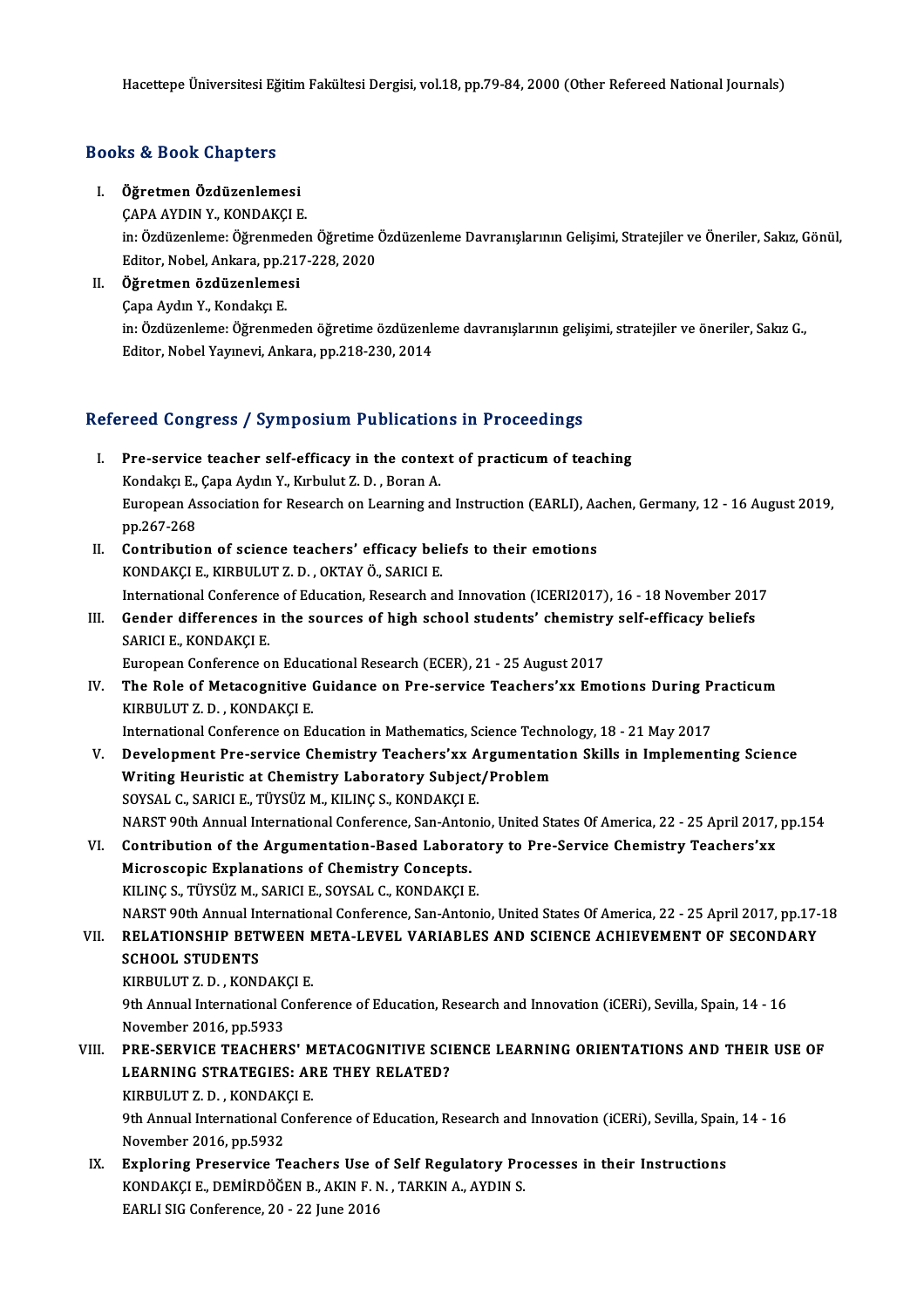X. Investigating the Role of Students Goal Orientations on their Understanding of Chemical Equilibrium Investigat<br>Concepts<br>SARICUE L Investigating the Role<br>Concepts<br>SARICI E., KONDAKÇI E.<br>NARST 14, 17 April 20 Concepts<br>SARICI E., KONDAKÇI E.<br>NARST, 14 - 17 April 2016<br>Searsh of Internley, Ame

SARICI E., KONDAKÇI E.<br>NARST, 14 - 17 April 2016<br>XI. Search of Interplay Among PCK Components The Case of Novice and Experienced Chemistry<br>Teachers NARST, 14<br>Search of<br>Teachers<br>AKIN E N Search of Interplay Am<br>Teachers<br>AKIN F.N., KONDAKÇI E.<br>European Conference on Teachers<br>AKIN F. N. , KONDAKÇI E.<br>European Conference on Educational Research (ECER), 7 - 11 September 2015

AKIN F. N. , KONDAKÇI E.<br>European Conference on Educational Research (ECER), 7 - 11 September 2015<br>XII. Investigating the Students Use of Self Regulatory Processes in Chemistry Classes<br>KADIOČU I.C. KONDAKCLE European Conference on Ed<br>Investigating the Student<br>KADIOĞLU C., KONDAKÇI E.<br>European Science Education Investigating the Students Use of Self Regulatory Processes in Chemistry Classes<br>KADIOĞLU C., KONDAKÇI E.<br>European Science Education Research Association (ESERA) Conference, 31 August - 04 September 2015<br>Önnek eleve devel:

KADIOĞLU C., KONDAKÇI E.<br>European Science Education Research Association (ESERA) Conference, 31 August - 04 September 2015<br>XIII. Örnek olaya dayalı kimya öğretimin 11 sınıf öğrencilerinin tutum ve motivasyonlarına etkisini European Scien<br><mark>Örnek olaya</mark><br>incelenmesi<br>TARKIN A. KG

TARKIN A., KONDAKÇI E. 7. Uluslararası Eğitim Araştırmaları Kongresi, 28 - 31 May 2015

TARKIN A., KONDAKÇI E.<br>7.Uluslararası Eğitim Araştırmaları Kongresi, 28 - 31 May 2015<br>XIV. TARKIN A. KONDAKÇI E. AKIN E.N., DEMİRDÖĞEN B. AYDIN S. 7.Uluslararası Eğitim Araştırmaları Kongresi, 28 - 31 May 2015<br>The Relationship between Preservice Teacher Self regula<br>TARKIN A., KONDAKÇI E., AKIN F. N. , DEMİRDÖĞEN B., AYDIN S.<br>Annual meeting of the National Association TARKIN A., KONDAKÇI E., AKIN F. N. , DEMİRDÖĞEN B., AYDIN S.<br>Annual meeting of the National Association for Research in Science Teaching (NARST), 11 - 14 April 2015 TARKIN A., KONDAKÇI E., AKIN F. N. , DEMİRDÖĞEN B., AYDIN S.<br>Annual meeting of the National Association for Research in Science Teaching (N<br>XV. Predictors of Students Meta Affective Inclinations in Chemistry Tasks<br>KONDAKCL

## Annual meeting of the Nationa<br>Predictors of Students Met<br>KONDAKÇI E., KIRBULUT Z. D.<br>Annual meeting of the Nationa KONDAKÇI E., KIRBULUT Z. D.<br>Annual meeting of the National Association for Research in Science Teaching (NARST), 11 - 14 April 2015

### Supported Projects

Supported Projects<br>KONDAKÇI E., ÇAPA AYDIN Y., Kırbulut Z. D. , BORAN A., Project Supported by Higher Education Institutions, Öğretmenlik<br>Urgulaması Dersi: Öğretmen Adevlerunu Algyları, 2019, 2019 UGPPUTUGI I TUJUUL<br>KONDAKÇI E., ÇAPA AYDIN Y., Kırbulut Z. D. , BORAN A., Projec<br>Uygulaması Dersi: Öğretmen Adaylarının Algıları, 2018 - 2019<br>KONDAKÇI E. Project Sunnerted bu Higher Education Instituti KONDAKÇI E., ÇAPA AYDIN Y., Kırbulut Z. D. , BORAN A., Project Supported by Higher Education Institutions, Öğretmen<br>Uygulaması Dersi: Öğretmen Adaylarının Algıları, 2018 - 2019<br>KONDAKÇI E., Project Supported by Higher Educ

Uygulaması Dersi: Öğretmen Adaylarının Algıları, 2018 - 2019<br>KONDAKÇI E., Project Supported by Higher Education Institutions, KİMYA ÖĞRETMEN ADAYLARININ ÖZDÜZENLEME<br>BECERİLERİNİN GELİŞTİRİLMESİ, 2017 - 2017 KONDAKÇI E., Project Supported by Higher Education Institutions, KİMYA ÖĞRETMEN ADAYLARININ ÖZDÜZENLEME<br>BECERİLERİNİN GELİŞTİRİLMESİ, 2017 - 2017<br>KONDAKÇI E., Kırbulut Z. D. , Project Supported by Higher Education Institut

BECERİLERİNİN GELİŞTİRİLMESİ, 20<br>KONDAKÇI E., Kırbulut Z. D. , Project<br>Yordayan Değişkenler, 2016 - 2016<br>KONDAKÇI E. Project Sunnerted bu KONDAKÇI E., Kırbulut Z. D. , Project Supported by Higher Education Institutions, Lİse Öğrencilerinin Kimya Başarıl:<br>Yordayan Değişkenler, 2016 - 2016<br>KONDAKÇI E., Project Supported by Higher Education Institutions, 3 x 2

Yordayan Değişkenler, 2016 - 2016<br>KONDAKÇI E., Project Supported by Hig<br>Çalışması: Lise Örneklemi, 2014 - 2014<br>KONDAKÇI E. Project Supported bu Hig KONDAKÇI E., Project Supported by Higher Education Institutions, 3 x 2 Hedef Yönelimi Anket Skorlarının Geç<br>Çalışması: Lise Örneklemi, 2014 - 2014<br>KONDAKÇI E., Project Supported by Higher Education Institutions, 3 x 2 Hede

Çalışması: Lise Örneklemi, 2014 - 2014<br>KONDAKÇI E., Project Supported by Higher Education Institutions, 3 x 2 Hedef Yönelimi Anketi'nin Türkçe'ye<br>Uyarlanması, 2013 - 2013

KONDAKÇI E., AKIN F. N., Project Supported by Higher Education Institutions, DENEYİMLİ VE DENEYİMSİZ KİMYA Uyarlanması, 2013 - 2013<br>KONDAKÇI E., AKIN F. N. , Project Supported by Higher Education Institutions, DENEYİMLİ VE DENEYİMSİZ KİMYA<br>ÖĞRETMENLERİNİN SAHİP OLDUĞU PEDAGOJİK ALAN BİLGİSİ: ÖĞRETMENLİK DENEYİMİ VE ÖĞRETMEN ÖZY KONDAKÇI E., AKIN I<br>ÖĞRETMENLERİNİN<br>ETKİSİ, 2013 - 2013<br>KONDAKÇI E. Prajaç ÖĞRETMENLERİNİN SAHİP OLDUĞU PEDAGOJİK ALAN BİLGİSİ: ÖĞRETMENLİK DENEYİMİ VE ÖĞRETMEN ÖZYETERLİĞ<br>ETKİSİ, 2013 - 2013<br>KONDAKÇI E., Project Supported by Higher Education Institutions, Öğretmen Özdüzenlemesini Yordalayan Deği

ETKİSİ, 2013<br>KONDAKÇI E.<br>2011 - 2011<br>KONDAKÇI E KONDAKÇI E., Project Supported by Higher Education Institutions, Öğretmen Özdüzenlemesini Yordalayan Değişkenler<br>2011 - 2011<br>KONDAKÇI E., Project Supported by Higher Education Institutions, Lise Öğrencilerinin Kimya Özyete

2011 - 2011<br>KONDAKÇI E., Project Supported by Higher Education Institutions, Lise Öğrencilerinin Kimya Özyeterlilik Düzeyleri Ve<br>Kaynakları., 2010 - 2010 KONDAKÇI E., Project Supported by Higher Education Institutions, Lise Öğrencilerinin Kimya Özyeterlilik Düzeyleri Ve<br>Kaynakları., 2010 - 2010<br>KONDAKÇI E., Project Supported by Higher Education Institutions, Öğretmenlerin V

Kaynakları., 2010 - 2010<br>KONDAKÇI E., Project Supported by Higher Education Institutions, Öğretmenlerin<br>Kaynakları Ve Yapılandırmacı Öğretime Yönelik Özyeterlik İnançları., 2009 - 2009 Kaynakları Ve Yapılandırmacı Öğretime Yönelik Özyeterlik İnançları., 2009 - 2009<br>Activities in Scientific Journals

Egitim Ve Bilim-Education And Science, Editor, 2016 - Continues